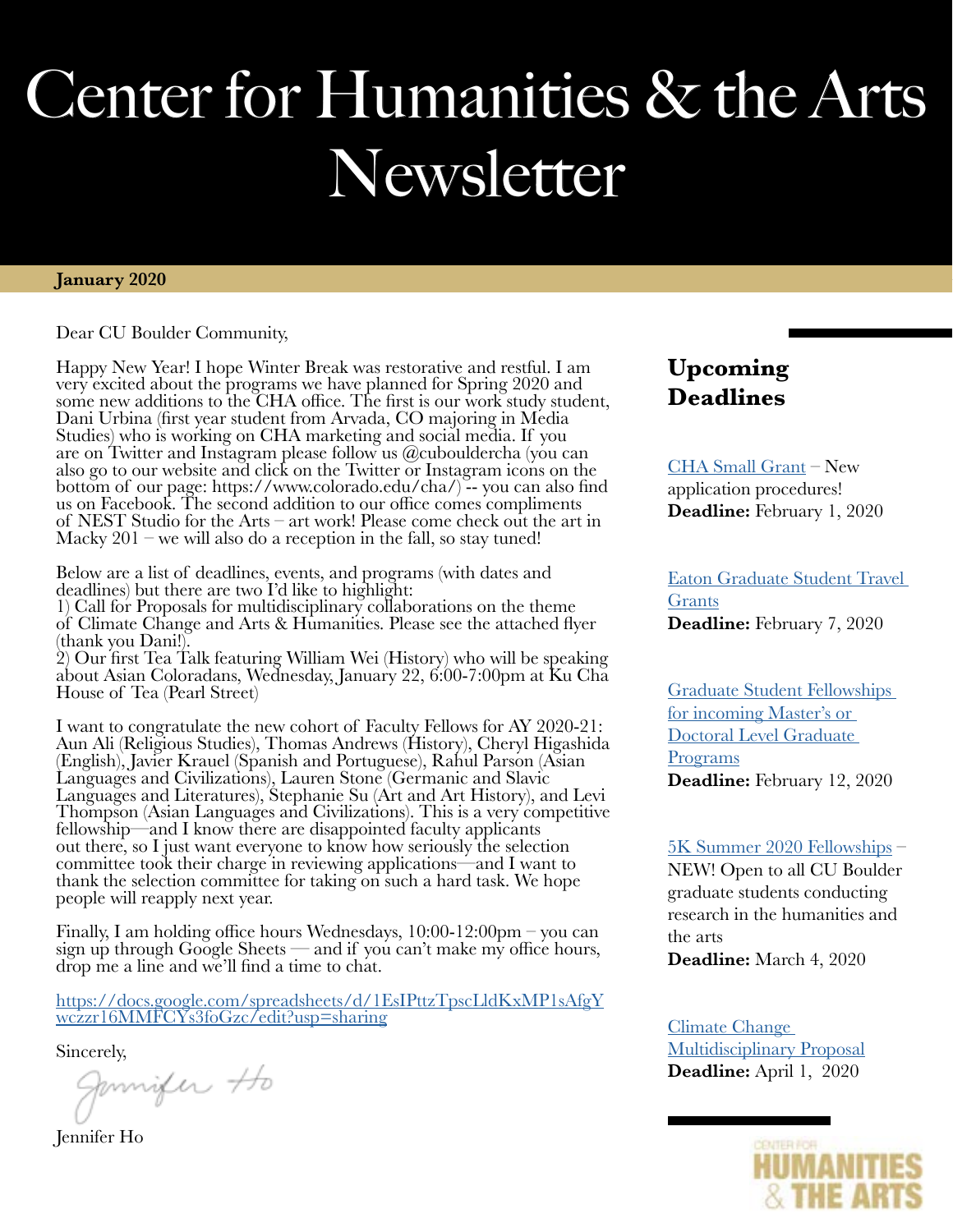### **CHA EVENTS SPRING 2020**

**--Wednesday, Jan 22, 6:00-7:00pm:** [TEA TALKS](https://www.colorado.edu/cha/cha-cha-sponsored-events/tea-talks) – CHA-Ku Cha House of Tea partnership featuring a CU Boulder faculty member giving a 20-minute public talk followed by a 40 min Q&A, tea, and pastries. Free and open to the public. Inaugural speaker, Dr. William Wei (History) speaking on "Asian Coloradans: A Matter of Face" at Ku Cha House of Tea, 1211 Pearl Street, Boulder, CO

**--Friday, Jan 24, 12:00-1:00pm:** [CHA-LEAP WOMEN FACULTY READING GROUP/BROWN BAG](https://www.colorado.edu/cha/cha-cha-sponsored-events/cha-leap-women-faculty-reading-group) LUNCH first session featuring Jennifer Ho and her essay "The Accidental Academic, or How to Succeed through Failure and Doubt" – all events held in the conference room of the CHA, Macky Auditorium 201 – NOTE: This first event has reached capacity, but please go to the website and sign up for other CHA-LEAP Women faculty reading group events featuring Samira Mehta (Feb 20), Miriam Kingsberg Kadia (March 18), and Lorraine Bayard de Volo (April 14). RSVP required [https://www.colorado.edu/cha/cha-events](https://www.colorado.edu/cha/spring-2020-upcoming-events)

**--Monday, February 10, 3:00-5:00pm:** [FACULTY CELEBRATION](https://www.colorado.edu/cha/cha-cha-sponsored-events/faculty-celebration-major-works). Come celebrate the books and major artistic productions of CU Boulder faculty in the CBIS room of Norlin Library (M549—5 th floor). Copies of books will be available for purchase from Boulder Bookstore and we will have food and non-alcoholic libations. We hope you will mix and mingle and celebrate our faculty's accomplishments in the arts and humanities.

**--Tuesday, March 3, 12:00-1:00pm:** [DIFFICULT DIALOGUES: HOW TO TALK ABOUT RACE.](https://www.colorado.edu/cha/cha-cha-sponsored-events/difficult-dialogues) The CHA is launching a new series, "Difficult Dialogues" featuring a panel of specialists who will be sharing how they talk about race, especially focusing on how to talk about race in and out of the classroom and how to respond to issues of racism when they impact our campus community (such as the anti-black incident earlier in the fall). John-Michael Rivera (Writing Program) will moderate a discussion with Sam Flaxmann (Ecology and Evolutionary Biology), Tiara Na'puti (Communication), Celeste Montoya (Women and Gender Studies) in Norlin Library E260 classroom (2nd floor).

**--Wednesday, April 15, 6:00-7:00pm:** [TEA TALKS](https://www.colorado.edu/cha/cha-cha-sponsored-events/tea-talks) featuring Erika Randall (Theater and Dance) title TBA. Ku Cha House of Tea, 1211 Pearl Street, Boulder, CO

#### **CAMPUS ARTS & HUMANITIES EVENTS SPRING 2020**

**Thursday, January 23, 5:00-6:30pm**: [WE WILL HAVE BEEN LIVING OTHERWISE](https://www.colorado.edu/cha/cha-cha-sponsored-events/we-will-have-been-living-otherwise)

**Friday, January 31 and Saturday, February 2, 10:15am-6:00pm**: [SPACE & SPECTACLE IN THE](https://www.colorado.edu/cha/cha-cha-sponsored-events/space-spectacle-ancient-world)  [ANCIENT WORLD](https://www.colorado.edu/cha/cha-cha-sponsored-events/space-spectacle-ancient-world)

Friday, February 28, Time TBD: [A RECKONING FOR OUR SPECIES](https://www.colorado.edu/cha/cha-cha-sponsored-events/tim-morton-talk-reckoning-our-species)

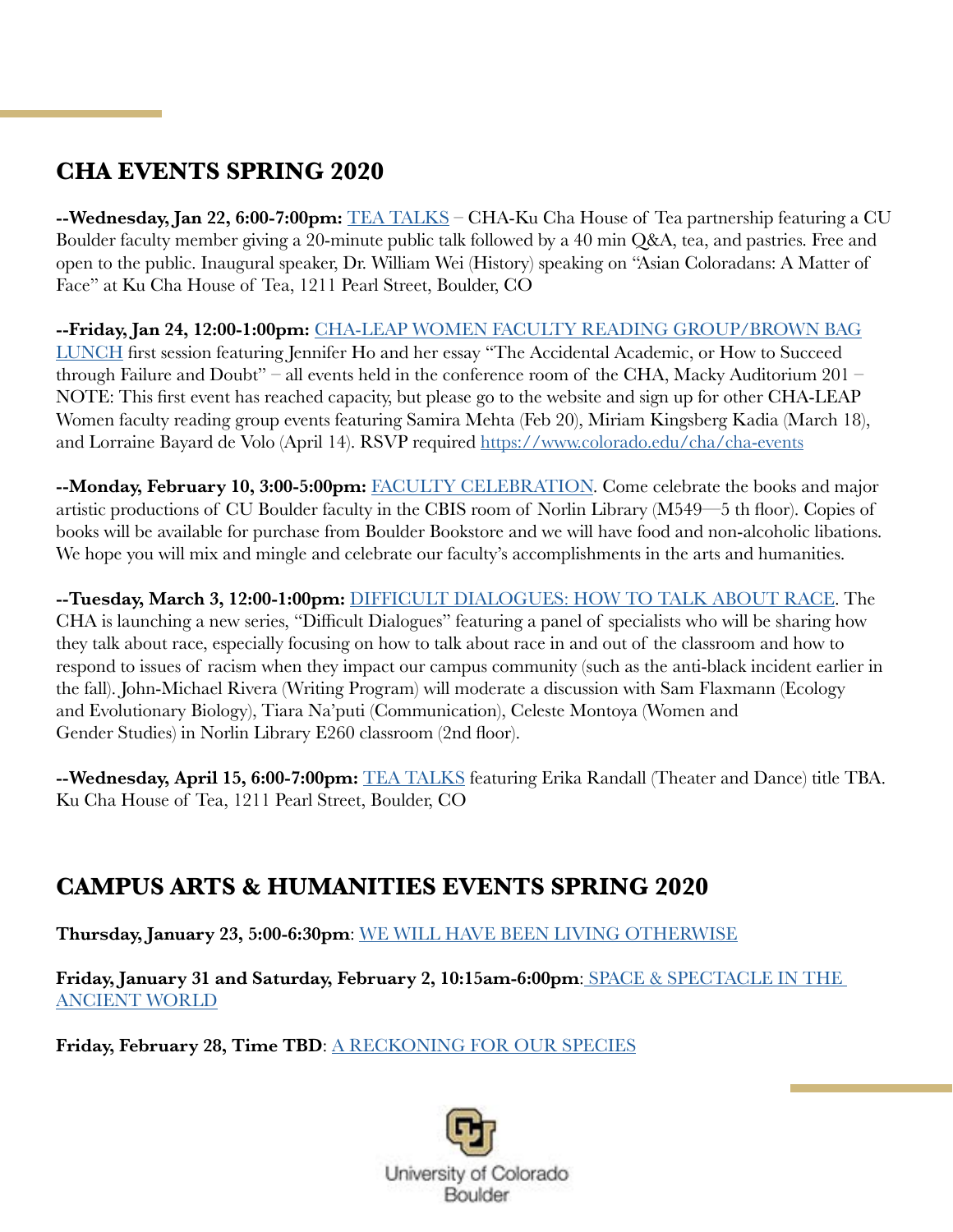# Climate Change and Arts & Humanities

## CALL FOR MULTIDISCIPLINARY PROPOSALS

The Center for Humanities & the Arts (CHA) believes that the subject of climate change needs artists and humanists as much as it needs scientists.This call for proposals encourages faculty across departments to propose public facing projects that involve arts/humanities perspectives in addressing climate change. We will fund four proposals in the amount of \$5000.

#### Projects need to include/focus on:

- climate change
- humanities/arts  $\bullet$
- an aspect that has a public component

APPLICANTS: Each proposal must be endorsed by at least 2 faculty members (tenure ladder and/or instructors) coming from 2 different departments anywhere within CU Boulder— each faculty member should include a c.v. as part of the application.

PROPOSAL: No more than 3 pages, double-spaced, 12-point font. Include:

- how this addresses climate change
- the arts or humanities perspective you are incorporating
- the public facing component of the project -- work will ideally be accessible to the Boulder community
- a timeline of the work (public components to occur during AY 2020-2021, beginning no sooner than September 2020 and ending no later than May 2021)

**BUDGET:** Please provide as detailed a budget as you can at this early stage; list the expenses you anticipate and how you will spend the \$5000 grant. If you intend to use supplementary sources, please include those as well.

DEADLINE: Wednesday April 1 by 5:00pm MST

Please combine all documents into a single pdf (faculty vitae, proposal, budget) and email to chagrants@colorado.edu on or before 5:00pm MST, Wednesday, April 1, 2020.